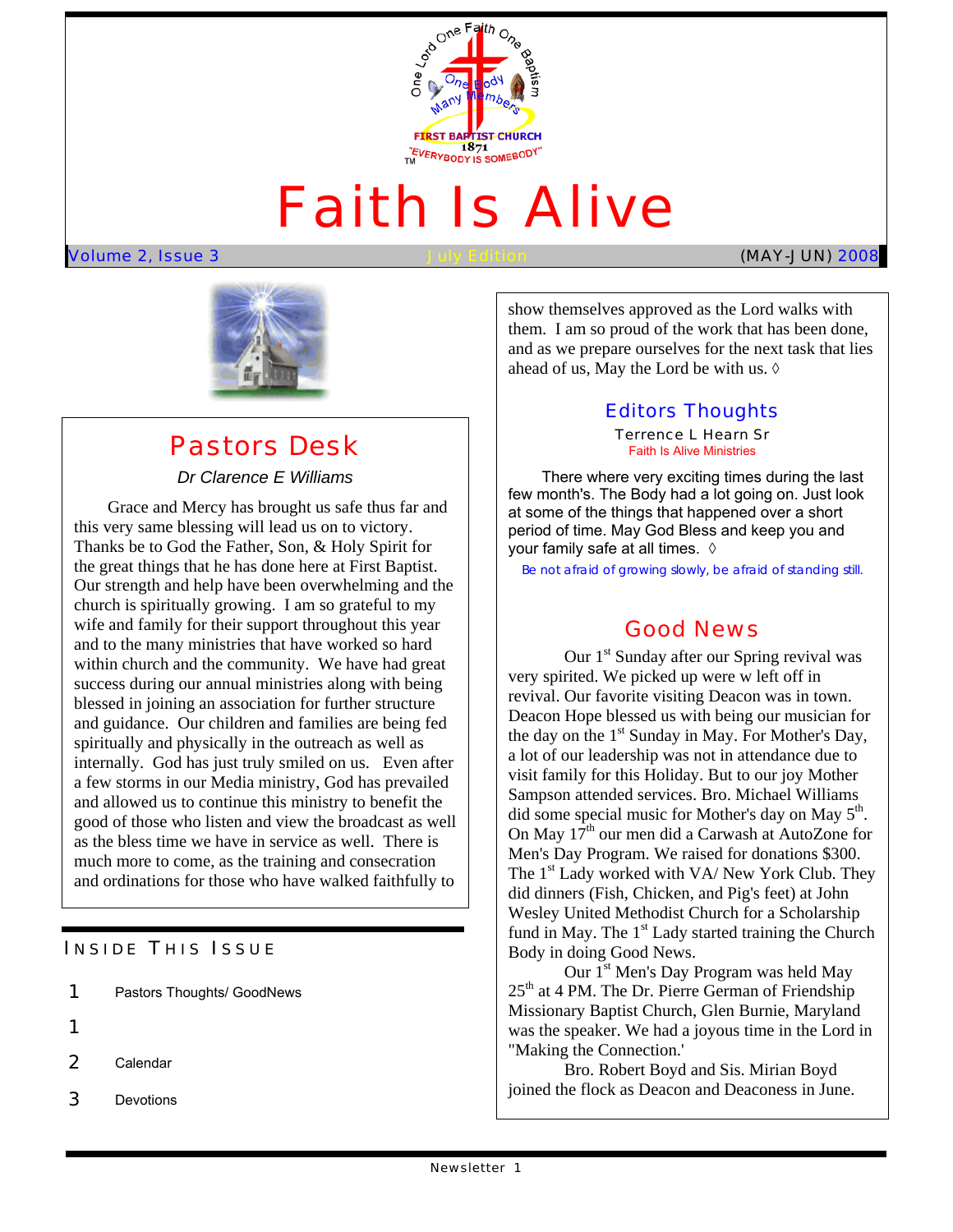This added to our Deacons and Deaconess Ranks. Our Deacons conducted Biblestudy on June 4<sup>th</sup> due to Bad Weather conditions. The Pastor was asked not to tread on the tedious highway. He ahs trained our deacons very well and nothing was lost in biblestudy.

Sometimes we forget our pastor needs rest. So for the Next three weeks the Pastor will be on Vacation. As stated before there is always a ram in the bush. That ram is coming to us by the way of our own Rev. Al Brandon.

We did not have bible study due to Bro. Bobby Gunter catechism on June  $25<sup>th</sup>$ . You missed a treat from our panel checking to see if Bro. Gunter was ready to proceed forward as a Deacon. With God's blessing Bro Booby Gunter was recommended to be Ordain as a Deacon. The Ordination took lace on June  $29<sup>th</sup>$  at First Baptist Church with Pastor giving the Message. Family and Friends were in attendance to witness what the Lord has done in this young man's Life. If you put your trust in the lord he can bring you a mighty long way.

The Pastor preached at Mt Salem Baptist Church in Staunton, VA on the  $27<sup>th</sup>$  of June. Our  $2<sup>nd</sup>$ Annual 100 Women in White program was held June  $28<sup>th</sup>$  at 3:30 PM. Rev. Belle Thomas taught us that 'Standing on the Promises" will help us to withstand a lot.◊

## Choir Loft

Bro. Michael Williams was in the play "The Storm is Passing Over at FBC Lorreto, VA. I t previewed form may  $8<sup>th</sup>$  thru May  $10<sup>th</sup>$ . Many people were blessed by the play. Also Bro. Michael blessed us with a couple of songs on Mother's Day from the Play.

A Taste of Spirit held it's presence with our services during this time. Bro. Michael Williams was appointed Voices of Praise Choir Director. We are still looking for musician. If you know of one have them to contact Bro. John Butler. A Taste of Spirit sung at a choir day at Mt. Moriah in Grottoes, VA. Also A Taste of Spirit was requested to sing for the 100 Women in White Program.◊

## Media Ministry

This ministry got approval for 15 computers plus possible server from Computer Recycling of VA.

## 1<sup>st</sup> Lady

Kid's Café' Registration was at FBC from 8AM - 4 PM from  $16<sup>th</sup>$  thru  $20<sup>th</sup>$ . Orientation was held June  $18<sup>th</sup>$ . Kid's Café' worked in conjunction with the Northeast Community vacation Bible School and had an Ice Cream Social for Vacation Bible School registration June  $22<sup>nd</sup>$ .

Northeast Community Vacation Bible School

is held from June  $23<sup>rd</sup>$  thru  $27<sup>th</sup>$ . Virtuous Women held Diabetes Part 2. It is cancelled in June due to the 100 Women in White Program the same Day.

#### CALENDAR OF EVENTS

|                                                       | PLACE FIRST BAPTIST                                       |  |  |
|-------------------------------------------------------|-----------------------------------------------------------|--|--|
| <b>TIME</b>                                           | <b>JULY 1-31 2008</b><br>9AM-4PM                          |  |  |
|                                                       | Kid's Café (Tuesday, Wednesday, Thursday)                 |  |  |
| ***********                                           |                                                           |  |  |
|                                                       | PLACE <b>ST. JOHN BAPTIST CHURCH</b>                      |  |  |
|                                                       | <b>TIME JULY 13 2008</b><br>3 PM                          |  |  |
|                                                       | Anniversary; Pastor Speaking (Cobham, VA)                 |  |  |
| ***********                                           |                                                           |  |  |
|                                                       | PLACE <b>NORTH RIVER BAPTIST CHURCH</b>                   |  |  |
|                                                       | TIME JULY 20 2008<br>3PM                                  |  |  |
|                                                       | North River Homecoming; Pastor Speaking                   |  |  |
| ***********                                           |                                                           |  |  |
|                                                       | PLACE <b>FIRST BAPTIST</b>                                |  |  |
| TIME                                                  | 3PM<br><b>JULY 27 2008</b>                                |  |  |
|                                                       | 1st Annual Missionary Day; Rev. Donnie Robertson Speaking |  |  |
| ***********                                           |                                                           |  |  |
|                                                       | PLACE FIRST BAPTIST                                       |  |  |
|                                                       | TIME AUGUST 1-7 2008<br><b>9AM - 4 PM</b>                 |  |  |
|                                                       | Kid's Café (Tuesday, Wednesday, Thursday)                 |  |  |
|                                                       | Closing Ceremonies on the 7th                             |  |  |
| ***********                                           |                                                           |  |  |
|                                                       | PLACE MT ZION BAPTIST CHURCH                              |  |  |
| <b>TIME</b>                                           | <b>AUGUST 1 2008</b><br>TBA                               |  |  |
| Homecoming - Revival; Pastor speaking, ATOS providing |                                                           |  |  |
| music                                                 |                                                           |  |  |
| ***********                                           |                                                           |  |  |
|                                                       | PLACE NEW HOPE BAPTIST CHURCH                             |  |  |
| TIME                                                  | <b>August 17 2008</b><br>3 PM                             |  |  |
|                                                       | Homecoming; Pastor speaking                               |  |  |
| ***********                                           |                                                           |  |  |
|                                                       | PLACE FIRST BAPTIST                                       |  |  |
|                                                       | <b>TIME AUGUST 24 2008</b><br>3 PM                        |  |  |
|                                                       | Gospel Extravaganza II featuring Recording Artist Angie   |  |  |
| Pretlow                                               |                                                           |  |  |
| ***********                                           |                                                           |  |  |
|                                                       | PLACE <b>FIRST BAPTIST</b>                                |  |  |
| TIME                                                  | <b>11 AM</b><br><b>SEPTEMBER 13 2008</b>                  |  |  |
|                                                       | <b>Brackett Morrell Association Presentation</b>          |  |  |